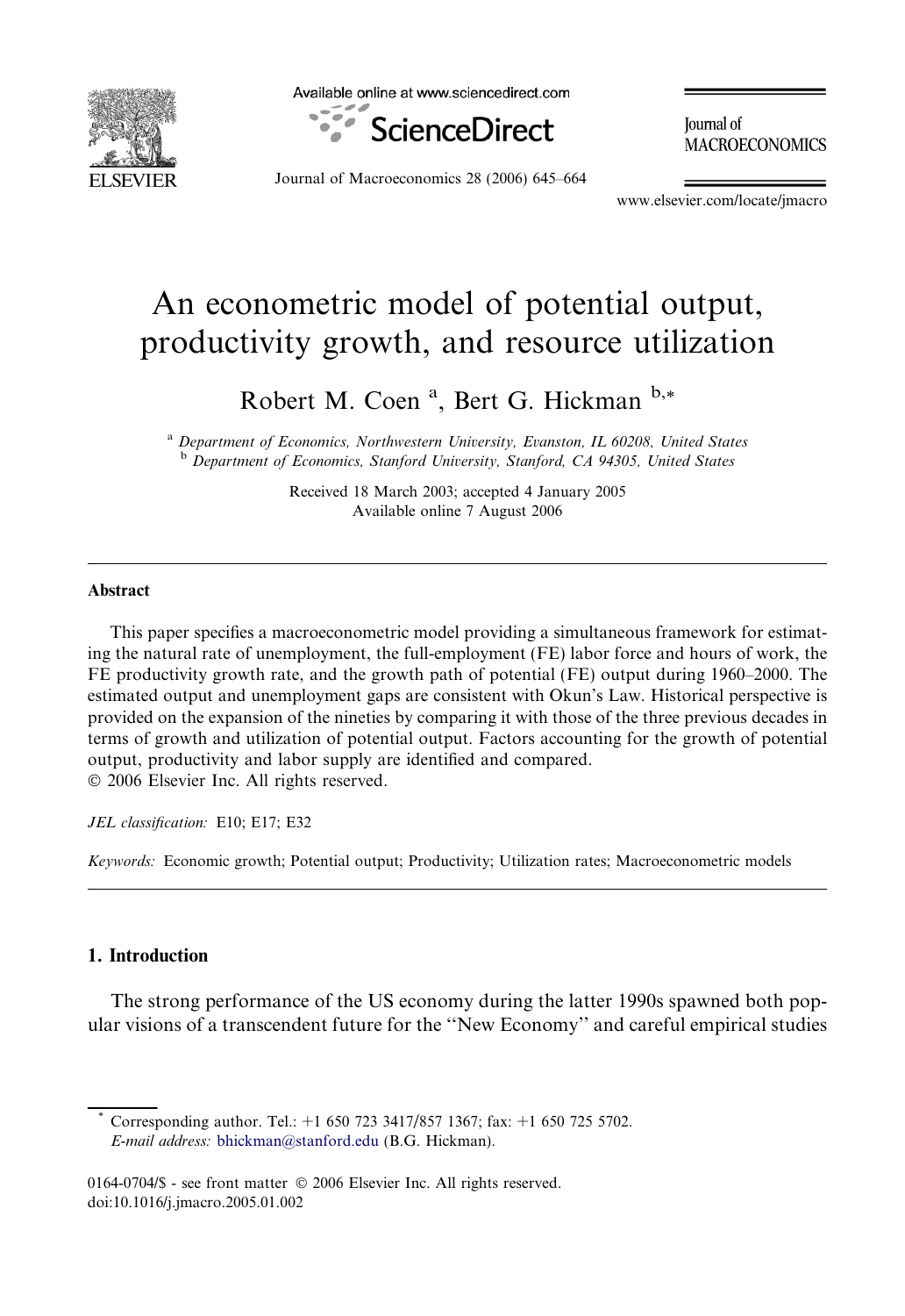### Nomenclature

| Abbreviations<br><b>NFB</b><br>HP | non-farm business sector<br>Hodrick–Prescott                                         |
|-----------------------------------|--------------------------------------------------------------------------------------|
| FE                                | full-employment                                                                      |
| <i>Variables names</i>            |                                                                                      |
| $\boldsymbol{A}$                  | level of technology (exogenous)                                                      |
| AH                                | hours per worker = $H/ENFB$                                                          |
| CAP<br>$\delta$                   | contribution of capital deepening to the growth of FE productivity                   |
| E                                 | depreciation rate (exogenous)<br>employment, total economy                           |
| EF                                | FE employment = $(1 - UN) * LF$                                                      |
|                                   | <i>EFDIF</i> employment outside NFB = $(E - ENFB)$ (exogenous)                       |
|                                   | ENFB employment, NFB                                                                 |
|                                   | ENFBF FE employment, NFB                                                             |
|                                   | EFRAT ratio of NFB employment to total employment (exogenous)                        |
| H                                 | hours worked, NFB                                                                    |
| HF                                | FE hours worked, NFB                                                                 |
| Ι                                 | index of labor quality reflecting changing composition of workforce (exo-            |
|                                   | genous)                                                                              |
| K                                 | real net capital stock                                                               |
| L                                 | labor force                                                                          |
| LA                                | armed forces (exogenous)                                                             |
| LF                                | FE labor force                                                                       |
| LP                                | labor force participation rate                                                       |
| LPF                               | FE labor force participation rate                                                    |
| <i>LWF</i>                        | FE proportion of women in the labor force                                            |
| MU                                | markup of price on unit labor cost (exogenous)                                       |
|                                   | $MUHP$ HP-filtered value of $MU$ (exogenous)                                         |
| $\boldsymbol{N}$                  | non-institutional population (exogenous)                                             |
| P                                 | output price index, NFB                                                              |
| РI                                | investment goods price index                                                         |
| <i>PXPI</i>                       | ratio of the output deflator to the investment deflator (exogenous)                  |
| $\varrho$                         | rental price of capital<br>normal or target rate of return on capital (exogenous)    |
| r<br>$\boldsymbol{S}$             | Solow residual, NFB (not in model; $A$ is HP trend of cumulated $S$ )                |
| ТX                                | summary measure of tax factors affecting the rental price of capital (exo-           |
|                                   | genous)                                                                              |
| U                                 | unemployment rate                                                                    |
| UN                                | natural unemployment rate                                                            |
| W                                 | wage per hour, NFB                                                                   |
| WRC                               | real after-tax consumption wage (ratio of after-tax wage to consumption<br>deflator) |